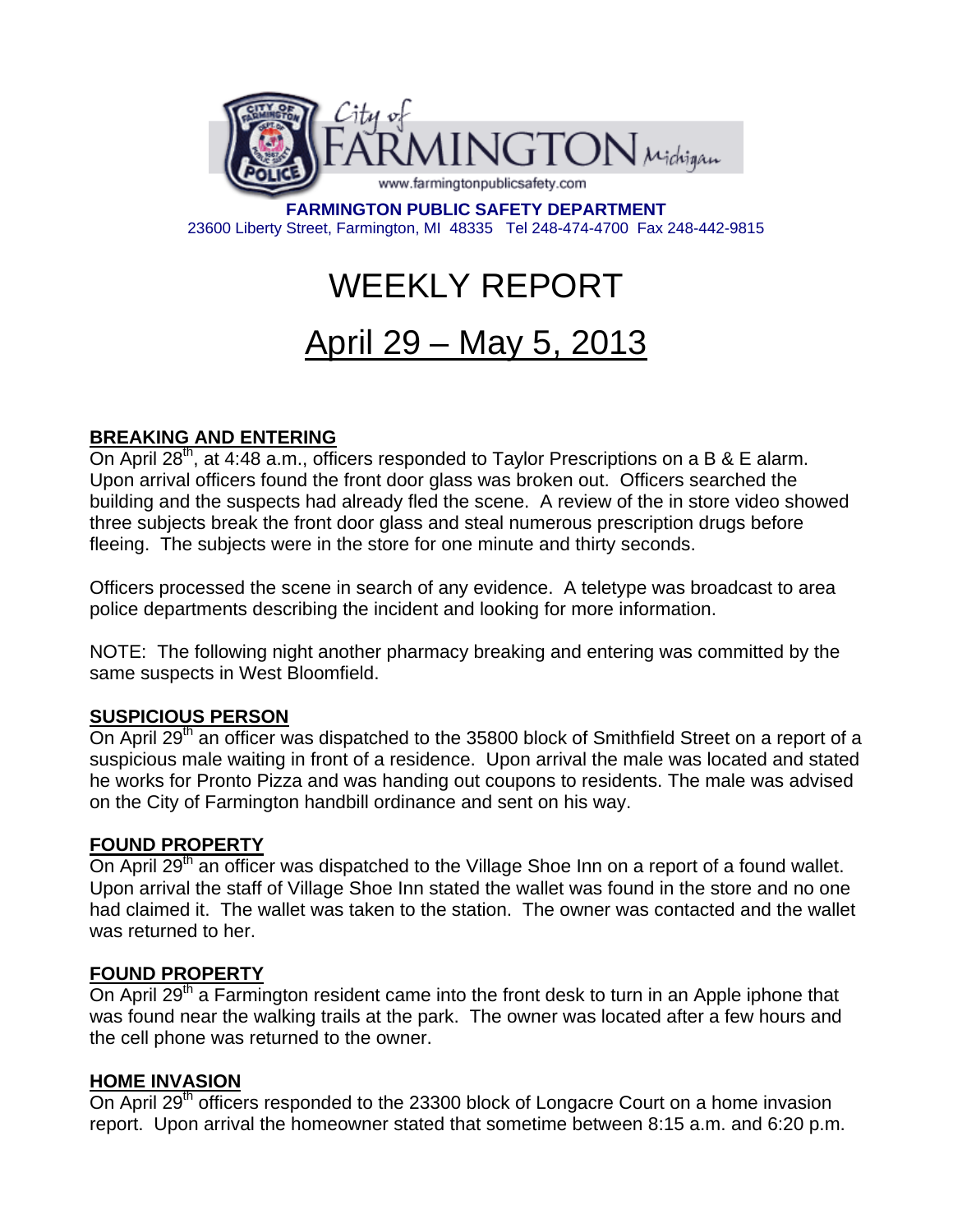Weekly Report April 29 – May 5, 2013 Page 2

someone gained entry by prying the lock cylinder on the front door and stole electronics and jewelry from the residence. Neighbors were interviewed and no one was home during the day.

# **CIVIL DISPUTE**

On April 29<sup>th</sup> officers were dispatched to the Winery at Grand River & Orchard Lake Road on a report of disorderly persons. Upon arrival the building owner stated that several persons were playing a game called "vampire hunting" in which they run around with air soft guns. Contact was made with one of the persons responsible who is a tenant in the building and stated that they never left his office. The building owner stated his insurance does not cover these types of games and he would be starting eviction process against the tenant

### **DRIVING WHILE LICENSE SUSPENDED**

On April 29<sup>th</sup> an officer on patrol stopped a vehicle at Freedom and Farmington Road for traffic. Subsequent to the traffic stop, it was found that the driver had a suspended license and a traffic warrant out of Farmington Hills. The passenger in the vehicle was found to have several warrants out of Detroit and Oakland County. The driver was arrested for Driving While License Suspended and the warrant. Detroit and Oakland County confirmed the warrant for the passenger and stated to advise and release due to staffing.

#### **FIRE/MEDICAL ALARM**

On April 30<sup>th</sup> officers were dispatched to the 36800 block of Heatherton on a report of a fire & medical alarm both coming to the alarm company from the residence. Upon arrival officers made contact with the resident who stated she accidentally activated the alarm.

#### **HOLD UP ALARM**

On April 30<sup>th</sup> officers were dispatched to the 23700 block of Ely Court on a report of a residential hold-up alarm. Upon arrival the homeowner stated he had accidentally set off the alarm with his key fob that he carries with him.

#### **LARCENY IN A BUILDING**

On April 30<sup>th</sup> an officer was dispatched to Chatham Hills Apartments on a report of a stolen electric scooter from a storage cage. The tenant stated that someone took his electric scooter from his locked storage cage within the last day. No one suspicious was seen around the storage room.

#### **ASSIST OTHER POLICE DEPARTMENT**

On May 1<sup>st</sup> an officer assisted Farmington Hills police at Nine Mile and Drake Road with traffic control on a Property Damage Accident (PDA).

# **FIRE ALARM**

On May 1<sup>st</sup> officers were dispatched to the AT&T building at Grand River & Power Road. Upon arrival it was found that there was no fire and was unknown was caused the alarm to trigger.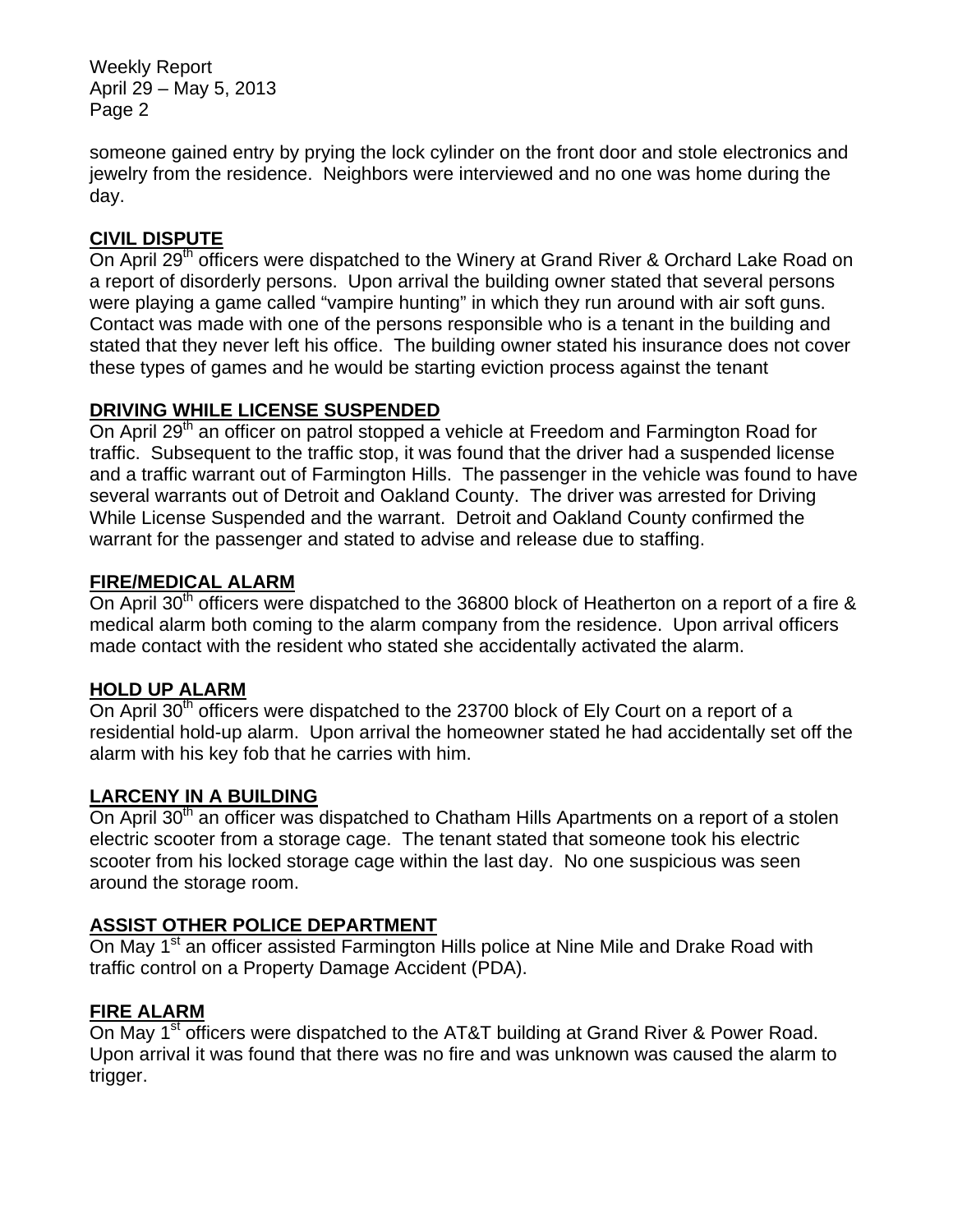Weekly Report April 29 – May 5, 2013 Page 3

#### **FIRE RUN/GAS LEAK**

On May 2<sup>nd</sup> officers were dispatched to the Thayer Rock Funeral Home on a report of a gas line leak. Upon arrival it was report that a construction crew working in the area had damaged a gas line running in front of the business. Consumers Energy was notified and responded to the scene the repair the break.

#### **OPEN INTOXICANTS**

On May  $2^{nd}$  an officer on patrol observed two suspicious subjects behind the Ink and Toner Outlet located at 22772 Orchard Lake Road. The officer noticed that the subjects were consuming beer out of open bottles and cited both for consuming intoxicants in public.

### **OPERATE WHILE INTOXICATED**

On May 3<sup>rd</sup>, at 3:40 a.m., an officer stopped a vehicle near Grand River and Farmington Road for a prohibited turn. In speaking to the driver, the officer noted an odor of alcohol coming from the driver/vehicle. The driver completed field sobriety tests upon request of the officer and also submitted to a preliminary breath test with a result of .10(5). The driver was arrested for Operating While Intoxicated.

A search of the driver's vehicle revealed two open bottles of alcohol. The driver was transported back to this department where she refused a breath test. A search warrant was obtained for a blood draw. The driver was housed until sober and posting bond.

#### **ATM ALARM**

On May 4<sup>th</sup> officers were dispatched to the Comerica Bank at Grand River & Drake Road on a report of an ATM Alarm. Upon arrival the ATM was found intact, but showed it was closed/being serviced. There were no Comerica employees at the bank at the time and no key-holders could be contacted by the alarm company. The rest of the bank was checked and found secure.

#### **BREAKING AND ENTERING**

On May 5<sup>th</sup>, at 3:44 a.m., officers were dispatched to 22804 Orchard Lake, Antonio's Liquor, on an alarm. Upon arriving two minutes later, officers found the front door glass broken out. The building was searched and was found to be clear. Officers made contact with the store owner and were able to review the in store video surveillance of the incident. The video showed a lone male break out the front glass with a crow bar and then steal money out of the cash register before fleeing northbound Orchard Lake Road in a Chrysler minivan.

Officers processed the scene for anything of evidentiary value and sent out a teletype to area police departments describing the incident.

# **ASSIST OTHER POLICE DEPARTMENT**

On May 5<sup>th</sup> officers were dispatched to the 20700 block of Orchard Lake Road to assist Farmington Hills police who had no units available at the time, on an alarm at a business. Officers were canceled prior to arrival at the request of the alarm company.